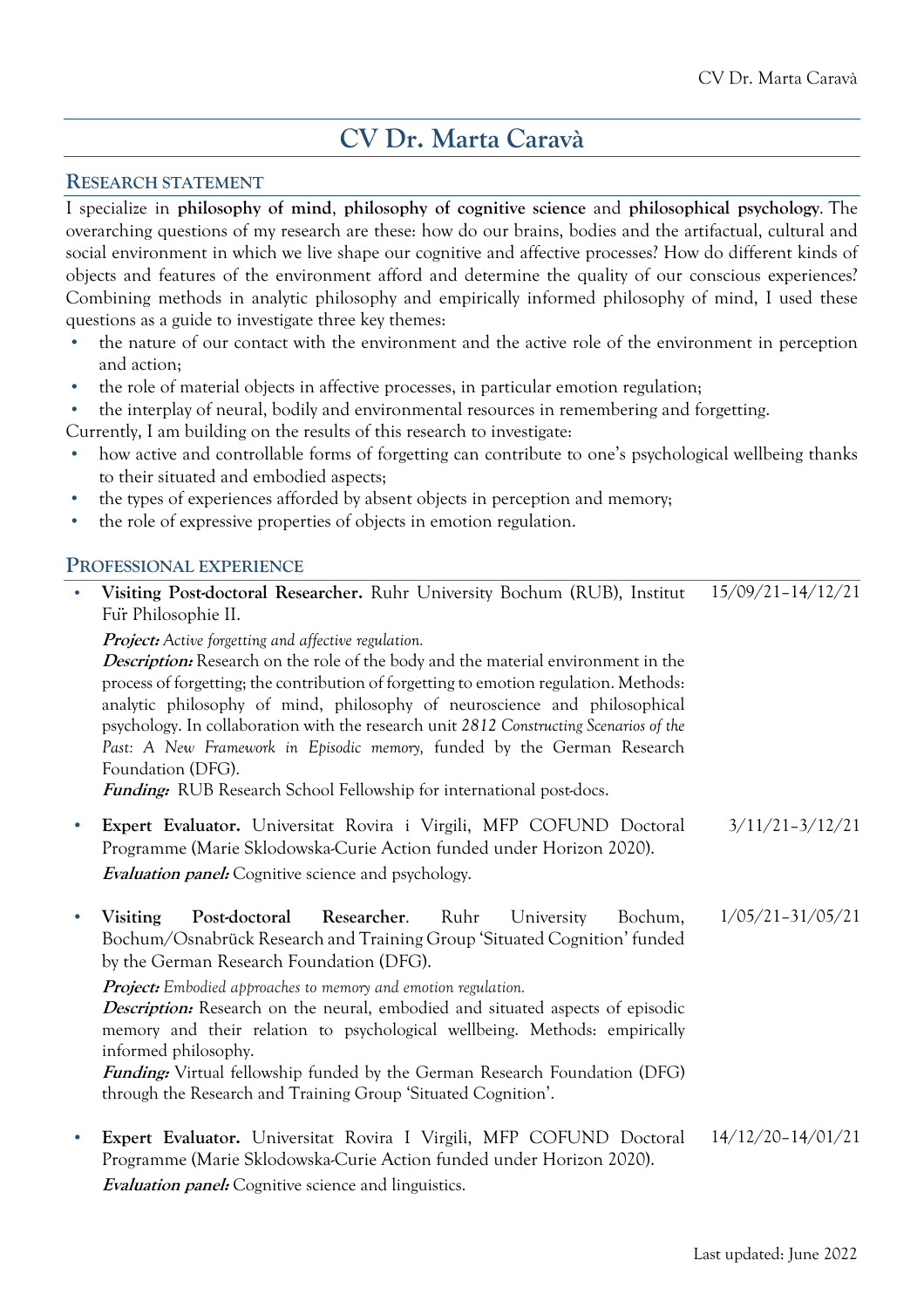|           | Postdoctoral Researcher. University of Bologna,<br>Philosophy<br>and<br>Communication Studies Department.                                                                                                                                                                                                                                                                                                                                                                                                                                                                                                               | $1/09/18 - 31/08/20$  |
|-----------|-------------------------------------------------------------------------------------------------------------------------------------------------------------------------------------------------------------------------------------------------------------------------------------------------------------------------------------------------------------------------------------------------------------------------------------------------------------------------------------------------------------------------------------------------------------------------------------------------------------------------|-----------------------|
|           | <b>Project:</b> Philosophical and experimental approaches to emotions in affordance perception.<br><i>Description:</i> Philosophical and empirical research on the perception of affective<br>properties of everyday objects and their effects on affordance perception; training<br>on experimental methods in cognitive psychology.<br><b>Funding:</b> Italian Ministry of University and Research through the PRIN project<br>Perception, Performativity and Cognitive Sciences (PI: Antonino Pennisi) + post-doctoral<br>fellowship of the Philosophy and Communication Studies Department (Assegno di<br>Ricerca). |                       |
| $\bullet$ | Professional Translator. Publishing House Ombre Corte, Verona.<br>Description: First Italian translation of Gilles Deleuze's courses on Michel<br>Foucault's concept of power, published as the book G. Deleuze (2018). Il potere.<br>Verona: Ombre Corte (pp.388). Translation and editing of unpublished material<br>from French to Italian.                                                                                                                                                                                                                                                                          | $30/09/14 - 30/10/15$ |
|           | <b>EDUCATION</b>                                                                                                                                                                                                                                                                                                                                                                                                                                                                                                                                                                                                        |                       |
|           | • Ph.D. in Philosophy, Science, Cognition and Semiotics (mark: excellent).<br>University of Bologna, Philosophy and Communication Studies Department.<br>Dissertation: The problem of representation between extended and enactive approaches to<br>cognition.                                                                                                                                                                                                                                                                                                                                                          | $1/10/14 - 27/04/18$  |
|           | <i>Funding:</i> 3-year PhD fellowship from the Italian Ministry of University and Research.                                                                                                                                                                                                                                                                                                                                                                                                                                                                                                                             |                       |
|           | • Visiting research student. University of Memphis, Philosophy Department.<br>Funding: External mobility funding, Philosophy and Communication Studies<br>Department, University of Bologna.                                                                                                                                                                                                                                                                                                                                                                                                                            | $18/8/16 - 1/12/16$   |
|           | • Master degree in Philosophy (summa cum laude). State University of Milan,<br>Philosophy Department.<br><i>Funding:</i> INPS scholarship for master students.                                                                                                                                                                                                                                                                                                                                                                                                                                                          | $10/10/11 - 11/04/14$ |
|           | • Erasmus student. Université Paris IV-Sorbonne, Philosophy Department.<br><b>Funding:</b> Erasmus Grant.                                                                                                                                                                                                                                                                                                                                                                                                                                                                                                               | $15/09/11 - 15/06/12$ |
|           | • Bachelor degree in Philosophy (summa cum laude). State University of Milan,<br>Philosophy Department.                                                                                                                                                                                                                                                                                                                                                                                                                                                                                                                 | $16/09/08 - 14/07/11$ |
|           | • Highschool diploma in Foreign Languages (French, English, Spanish, Latin.<br>Mark: 100/100). Liceo Linguistico A. Manzoni, Varese.                                                                                                                                                                                                                                                                                                                                                                                                                                                                                    | 15/09/04-15/07/08     |
|           | PROFESSIONAL DEVELOPMENT AND CONTINUING EDUCATION                                                                                                                                                                                                                                                                                                                                                                                                                                                                                                                                                                       |                       |
|           | • Training course 'Implicit bias'. Universitat Rovira i Virgili.                                                                                                                                                                                                                                                                                                                                                                                                                                                                                                                                                        | 26/11/21              |
|           | • Training course 'Mitigating bias in academic recruiting'. Universitat Rovira i<br>Virgili.                                                                                                                                                                                                                                                                                                                                                                                                                                                                                                                            | 9/12/20               |
|           | • Summer School 'Enactive cognition and narrative practices'. University of<br>Bologna.                                                                                                                                                                                                                                                                                                                                                                                                                                                                                                                                 | 21/06/19-22/06/19     |
|           | • Fall School 'Enactivist Interventions'. University of Messina.                                                                                                                                                                                                                                                                                                                                                                                                                                                                                                                                                        | $2/10/17 - 4/10/17$   |
|           | • Spring School 'Social cognition, emotion and joint action'. Ruhr University<br>Bochum.                                                                                                                                                                                                                                                                                                                                                                                                                                                                                                                                | $6/03/17 - 10/03/17$  |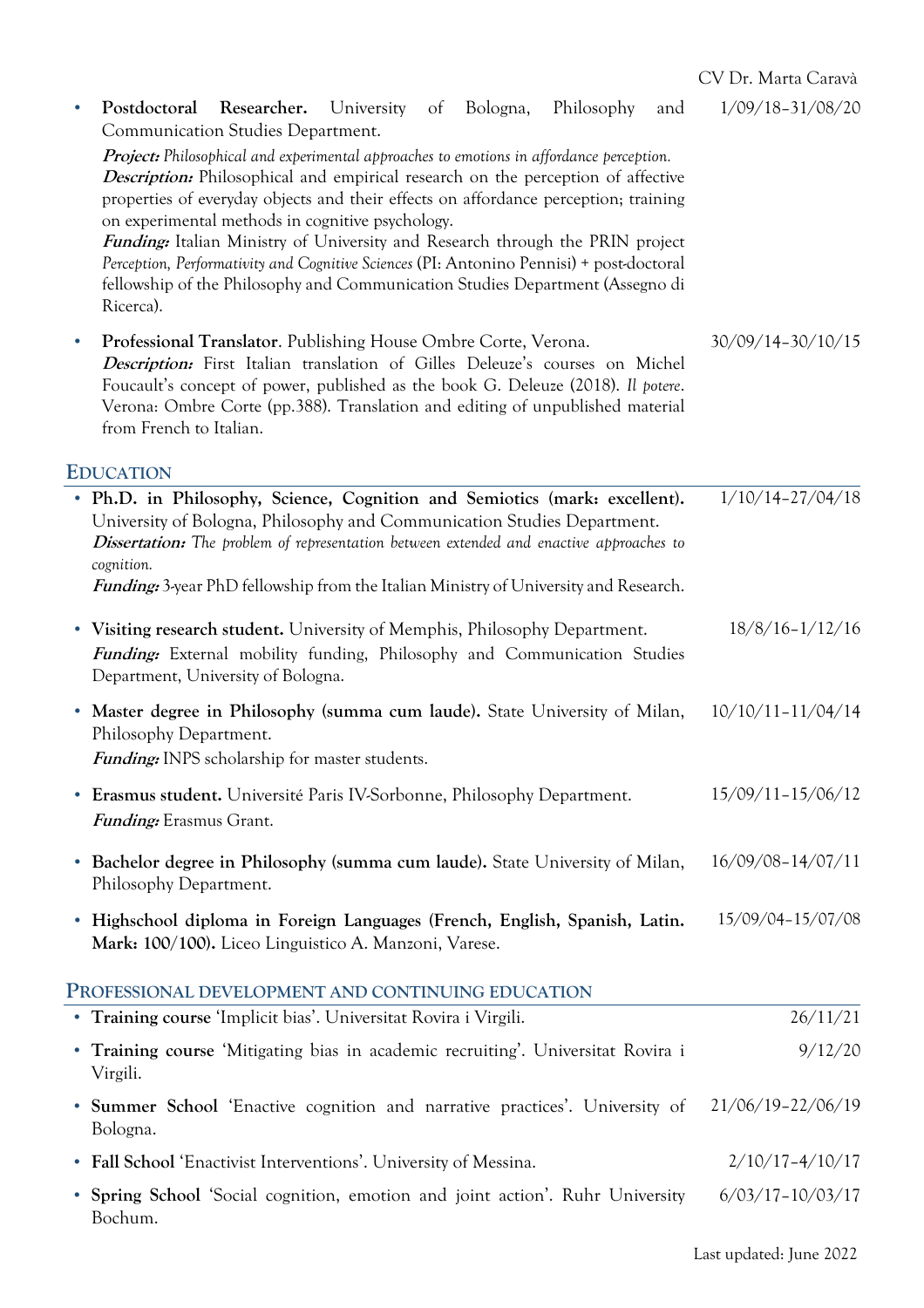- **Summer School** 'Phenomenology and philosophy of mind'. University of Copenhagen, Center for Subjectivity Research. 18/08/14–22/08/14
- **Summer School** 'Phenomenology and phenomenological philosophy'. Ca' Foscari University of Venice. 15/07/14–18/07/14
- **Summer School** 'Phenomenology and phenomenological philosophy'. University of Calabria. 1/04/13–4/04/13

#### **RESEARCH PRIZE**

• **Early career researcher prize (2019),** Université Grenoble Alpes/Centre for Philosophy of Memory (CPM).

**Description:** Prize for my research on enactive forgetting and emotion, received during the conference 'Issues in Philosophy of Memory 2' and awarded to me by the CPM with the support of the interdisciplinary Group de Recherche Mémoire of the CNRS (https://gdrmemoire.com/).

# **PUBLICATIONS**

#### **A. Journal articles**

- **1.** (2022). Are forgotten memories literal experiences of absences? Episodic forgetting and metacognitive feelings. *Acta Scientiarum. Human and Social Sciences. Special issue on the Philosophy of Memory,* 43(3), 1–15.
- **2.** (2021). An exploration into enactive forms of forgetting. *Phenomenology and the Cognitive Sciences*, 20, 703– 722.
- **3.** (2020). When affective relation weighs more than the mug handle: Investigating affective affordances. *Frontiers in Psychology*, 11, 1928 (with Claudia Scorolli; percentage of my contribution: 50%).
- **4.** (2020). La proposition expressiviste de Steiner et l'énactivisme. Divergences et convergences. *European Journal of Pragmatism and American Philosophy*, 12(1), 1–10.
- **5.** (2019). The threshold of representations. Integrating semiotics and the cognitive Sciences. *VS,* 128(1): 157–174.
- **6.** (2018). Une rencontre entre la philosophie et la sémiotique de Peirce, l'énactivisme et l'esprit étendu. *Interrogations*, 27.
- **7.** (2015). La nozione di 'mente estesa' tra scienze cognitive, semiotica e pragmatismo. Alcune riflessioni a partire dal tema del linguaggio. *Italian Journal of Philosophy of Language*, Special Issue: 139–151.

#### **B. Book translation**

8. (2018). Gilles Deleuze, Il Potere. Corso su Michel Foucault (1985- 1986)/2. Verona: Ombre Corte (2018). (from French to Italian; with Marta Benenti. Percentage of my contribution: 50%).

#### **C. PhD dissertation**

**9.** (2018). *The problem of representation between extended and enactive approaches to cognition.* AMS Institutional Doctoral Theses Repository.

#### **D. Other**

- **10.** (2017). (En)acting salience. Meaningful action in context (pp. 67–69). In *Codisco X*. Roma: Corsico Edizioni. (Conference proceedings)
- **11.** (2017). The Pragmatist Attitude. Habits, Practices, and Gestures in a Pluralistic Landscape. *In Circolo*, 4: 1–9. (Conference report)

#### **E. Publications in preparation**

• Conference paper/Journal article: 'Are affectively silent objects affective affordances? Expressive properties and emotion regulation'. With Marta Benenti (Università del Piemonte Orientale).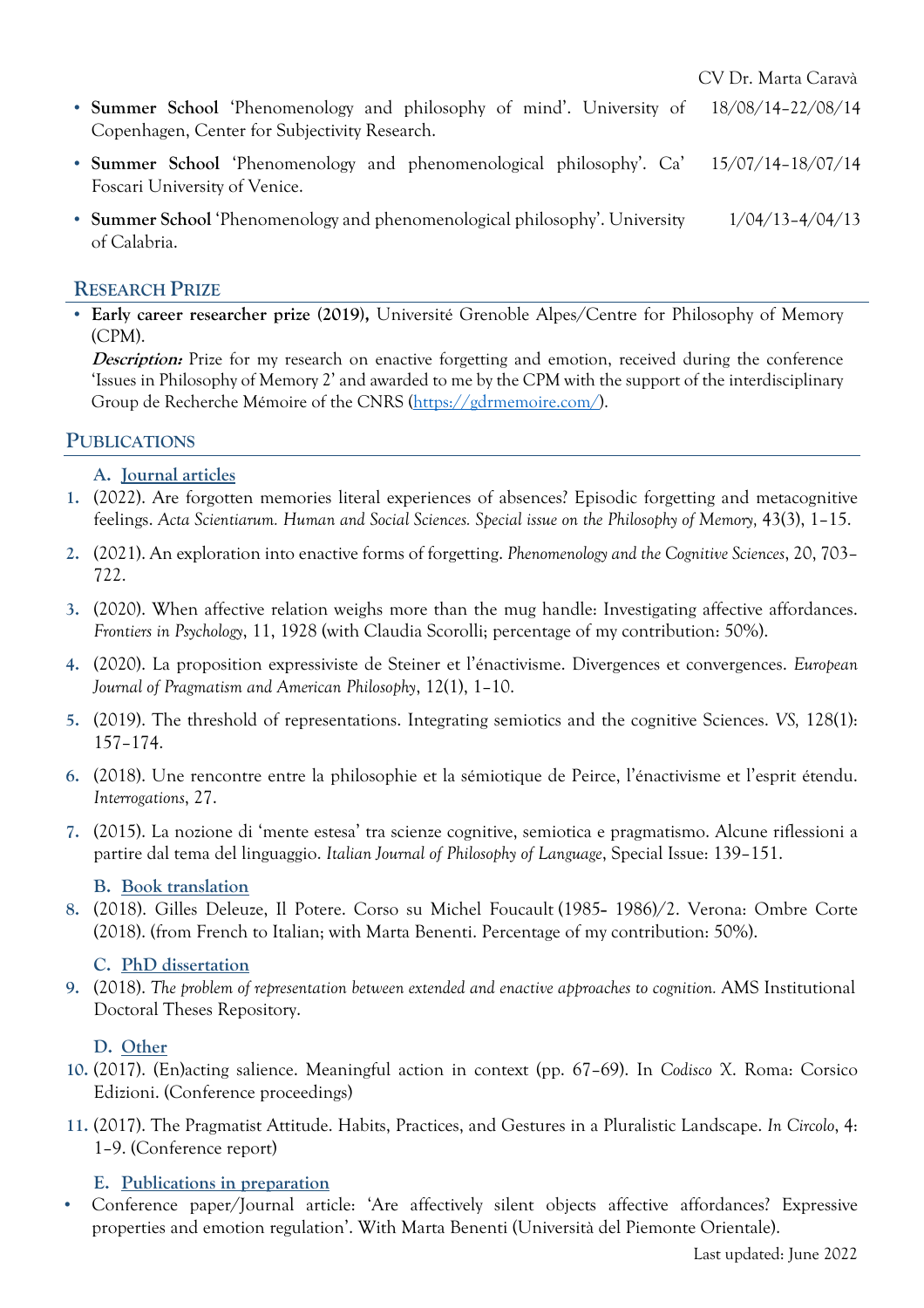- Encyclopedia entry: 'Enactive memory'. Invited contribution to *the Palgrave Encyclopedia of Memory Studies.*  Expected publication date: 2023.
- Journal article: 'Forgetting, self-regulation and psychological wellbeing'.
- Journal article: 'Enactive episodic memory through sensorimotor scenario construction'. With Anco Peeters (University of Nijmegen).
- Journal article: 'Semanticisation in episodic memory. A trace minimalist account'. With Chris McCarroll (National Yang Ming Chiao Tung University) and Markus Werning (Ruhr University Bochum).

# **CONFERENCE PRESENTATIONS, COLLOQUIA, SEMINARS, AND COMMENTARIES (\*=invited)**

- **1.** (Upcoming, June 2022). 'Are affectively silent objects affective affordances? Expressive properties and emotion regulation' (With Marta Benenti). Symposium on Affect and Technology, Midterm conference of the Italian Association of Cognitive Science, University of Parma.
- **2.** (2022). Panel discussion 'Are we smart enough to understand our brains?'. Neurizons 2022, Max Planck Institute for Multidisciplinary Sciences in Göttingen.\*
- **3.** (2022). 'Enactive episodic memory through sensorimotor scenario construction' (With Anco Peeters)*.*  Online workshop 4E Cognition and Memory. Ruhr University Bochum & National Yang Ming Chiao Tung University.\*
- **4.** (2022). 'Rappresentazioni mentali e dimenticanza episodica'. Workshop Rappresentazione tra Filosofia, Scienze Cognitive e Psicologia, University of Roma Tre.\*
- **5.** (2021). 'Enactive memory loss'. Philosophy of Language Seminar, Ruhr University Bochum.\*
- **6.** (2021). Conference commentary on N. Figuereido's talk 'Naturalized language: The intertwining between action and verbal language in linguistic enactivism'. 1rst South American Colloquium on Naturalism and Experimental Philosophy, Universidade de Caxias do Sul, Online.\*
- **7.** (2021). 'Are forgotten memories experiences of absences?'. Conference: Issues in Philosophy of Memory 2.5, Co-organized by the Université Grenoble Alpes, the University of Illinois at Chicago, and the Jagiellonian University through the Philosophy of Memory Organization, Online.
- **8.** (2021). 'Affording affectivity: affective affordances between perception and memory'. Interdisciplinary Reading Club: Recent Debates on Animal Cognition & Child Development – RTG Situated Cognition, Ruhr University Bochum & Osnabrück University, Online.\*
- **9.** (2021). 'Do you see just the mug handle? Let's take a look at affective affordances too!' (with Claudia Scorolli). 8<sup>th</sup> MindBrainBody Symposium, Max Planck Institute for Human Cognitive and Brain Sciences, Online.
- **10.** (2020). 'Untangling forgetting. An enactive proposal'. Bochum-Grenoble Memory Virtual Colloquium, Ruhr University Bochum & Université Grenoble Alpes, Online.\*
- **11.** (2020). 'Ricordare la dimenticanza. Una proposta enattivista'. Annual Conference of the Pragma Association, Online.\*
- **12.** (2020). (Canceled due to the COVID Pandemic.) 'Creativity, memory, and emotion-regulation. An enactive approach'. Conference: Creativity and Improvisation in Thought, Practice, and Mind, University of Nebraska at Omaha.
- **13.** (2020). (Canceled due to the COVID Pandemic). 'Representation-hunger. A pragmatist conceptual analysis'. Conference: Cognitive Science meets the Humanities, Italian Association of Cognitive Science (AISC) Midterm Conference, University of Parma.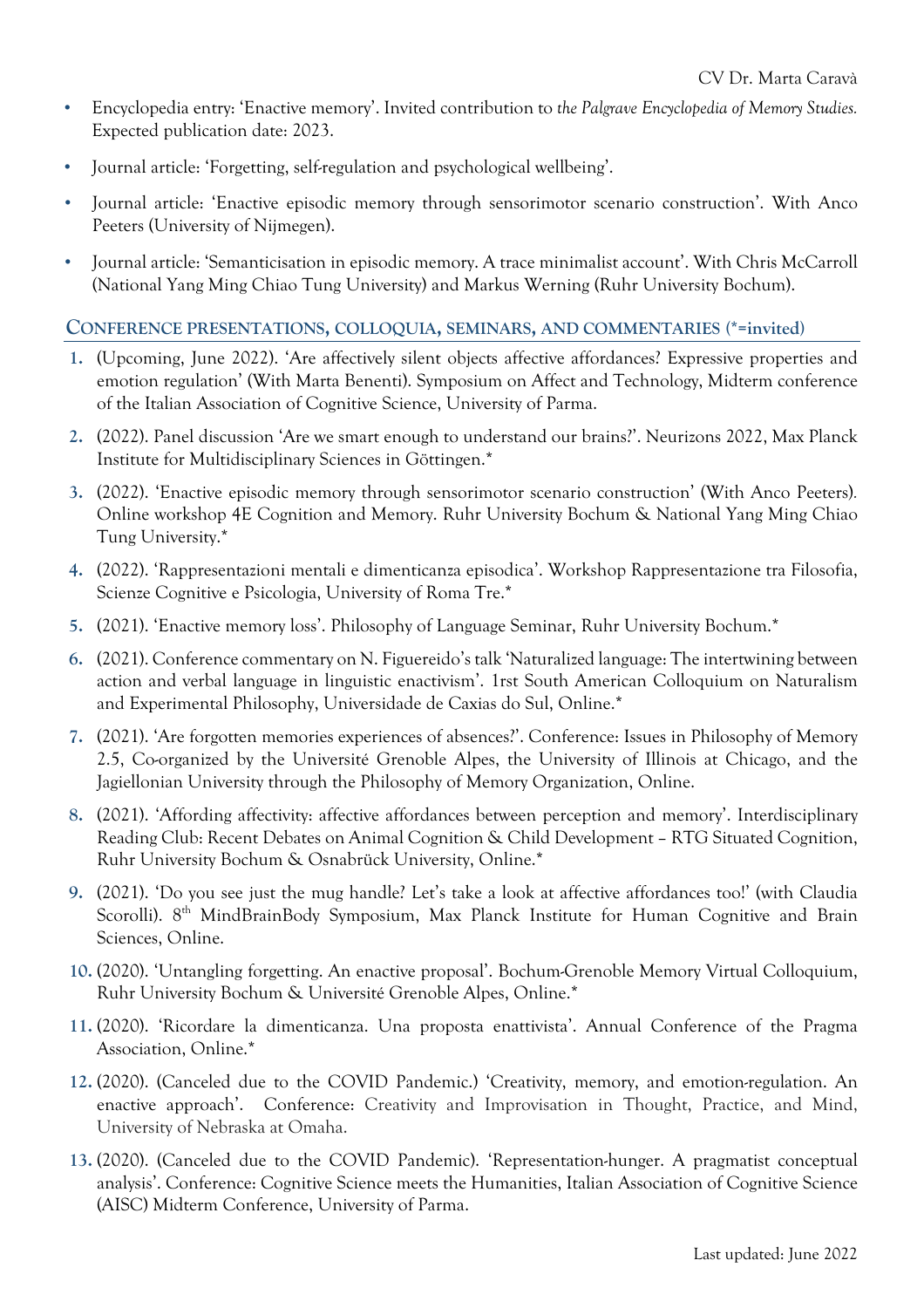- **14.** (2020). 'The philosophy of forgetting. An enactive approach'. Internal Seminar, Centre for Philosophy of Memory, Université Grenoble Alpes.\*
- **15.** (2019). 'Enactive-distributed forgetting. An exploration into cognitive and affective aspects of memory loss'. Conference: Issues in Philosophy of Memory 2, Université Grenoble Alpes.
- **16.** (2019). 'Semiotic artifacts for extended cognition'. Conference: Embodied creativity: the role of performativity, University of Bologna.**\***
- **17.** (2019). 'Diagrams for extended cognition'. Workshop: The philosophy of notation: operational iconicity and observational advantages in diagrams, University of Bologna.
- **18.** (2018). 'Affordances for extended affectivity'. Workshop: Investigating the mind: Pain, emotions and affective disorders, Ruhr University Bochum.
- **19.** (2018). 'Emotions out there. Affect and the extended mind hypothesis' (with Marta Benenti). 5th Conference of the European Philosophical Society for the Study of Emotions (EPSSE), Tallinn University.
- **20.** (2017). 'The extended mind and the emotional life of objects' (with Marta Benenti). Workshop: Social cognition, emotion and joint action, Ruhr University Bochum.
- **21.** (2017). 'Extended and enactivist approaches to cognition: Peircean interventions'. Conference: The Pragmatist attitude. Habits, practices, and gestures in a pluralistic landscape, University of Milan.\*
- **22.** (2017). '(En)acting salience. Meaningful action in context'. Conference: Performative dimensions in cognitive science, University of Messina**.\***
- **23.** (2017). 'Non-representationalist approaches to cognitive science'. PhD lecture, University of Bologna.\*
- **24.** (2016). 'Mapping embodied cognitive science'. PhD lecture, University of Bologna.\*
- **25.** (2016). 'A semiotic turn in cognitive science?'. Conference: 2nd Conference of the International Association for Cognitive Semiotics (IACS), Marie Curie-Skłodowska University (UMCS), Lublin.
- **26.** (2016). 'Extending artifacts'. Embodied Cognition Seminar, University of Memphis.\*
- **27.** (2016). 'Pragmatism and postclassical cognitive science. A philosophical encounter between Peircean pragmatism and enactivism'. Conference: 16thInternational Meeting on Pragmatism, PUC-São Paulo.
- **28.** (2015). 'Pragmatism and enaction. For a Peircean account of cognition and the mind'. Second European Pragmatism Conference, EHESS-ENS, Paris.
- **29.** (2015). Commentary on G. Maddalena's talk 'Intuition and indexicality. Looking for synthetic reasoning'. Monthly Seminar in Theoretical Philosophy, State University of Milan.\*
- **30.** (2104). 'A pragmatic approach to cognitive science'. PhD lecture, University of Bologna. \*
- **31.** (2014). 'The role of material symbols in Clark's extended mind theory. A philosophical critique from Peirce's semiotics'. Workshop: The actuality of Peirce's thought, University of Lisbon.
- **32.** (2014). 'La mente estesa e l'argomento del linguaggio: una prospettiva Peirceana'. Annual Conference of the Italian Society of Philosophy of Language, University of Bologna.

#### **ORGANIZATION OF INTERNATIONAL CONFERENCES AND WORKSHOPS**

• Co-organizer, **online workshop '4E Cognition and Memory'.** Ruhr University Bochum & National Yang Ming Chiao Tung University. **Description:** 3-day workshop on the role of the body, the environment and culture in memory processes, involving philosophers, psychologists, cognitive scientists and researchers in cultural studies.

2022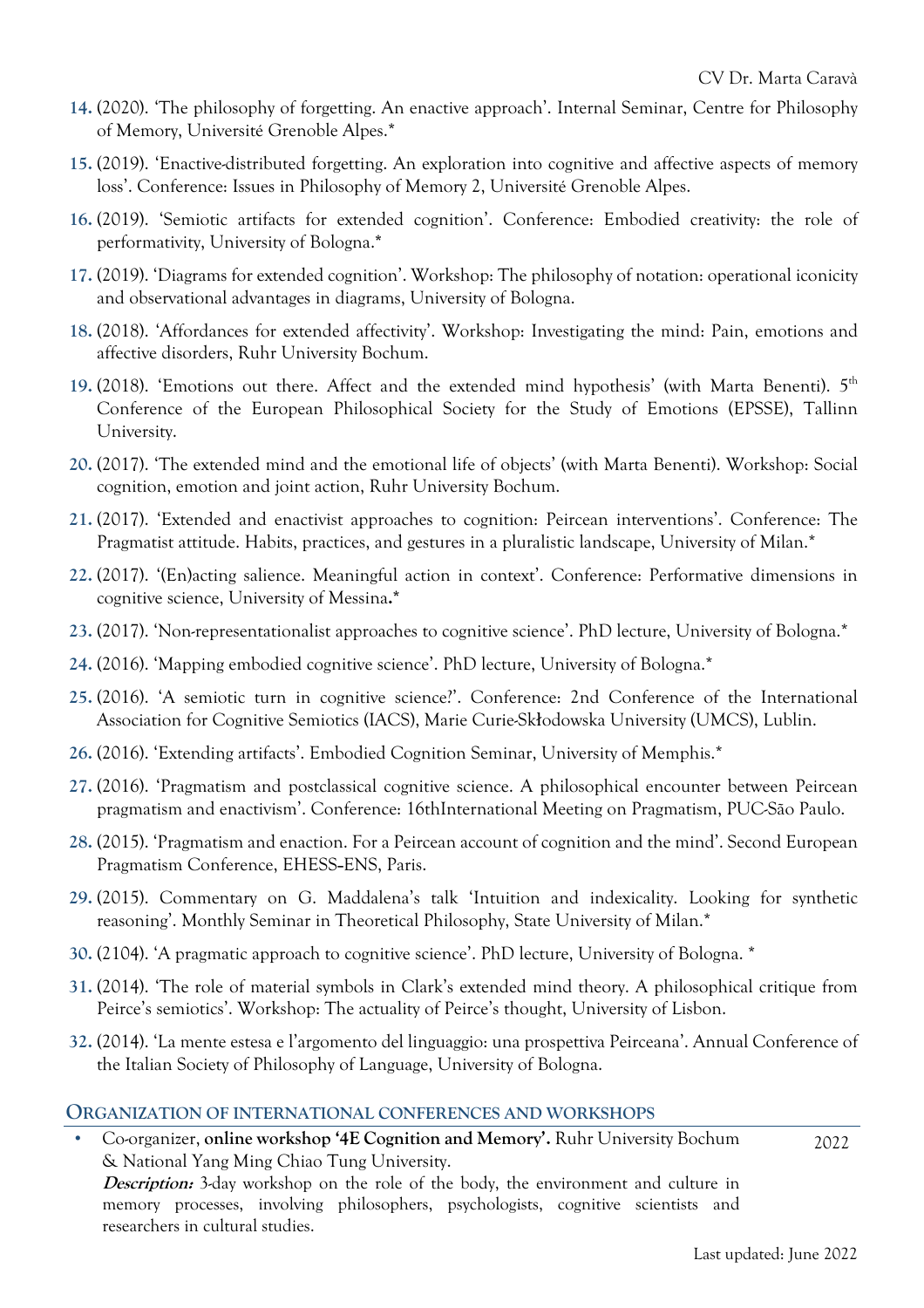|           | Co-organizer, conference 'Embodied creativity: the role of performativity', University<br>of Bologna.                                                                                                                                                                           | 2019      |
|-----------|---------------------------------------------------------------------------------------------------------------------------------------------------------------------------------------------------------------------------------------------------------------------------------|-----------|
|           | <i>Description:</i> 3-day conference with leading experts on embodied cognition, philosophy of<br>cognitive science, and philosophy of mind.                                                                                                                                    |           |
| $\bullet$ | Organizing committee member, '14 <sup>th</sup> Conference of the Italian Association of<br>Cognitive Sciences', University of Bologna.<br>Description: 3-day conference with international researchers in cognitive science.                                                    | 2017      |
|           | <b>ORGANIZATION OF OTHER ACADEMIC EVENTS</b>                                                                                                                                                                                                                                    |           |
| $\bullet$ | Co-organizer, online reading group 'Embodied memory'.<br><b>Description:</b> monthly reading group involving researchers specializing in philosophy of<br>embodied cognition from the Ruhr University Bochum, the University of Utrecht, and the<br>University of Campinas.     | 2021      |
|           | Co-organizer, summer school 'Enactive cognition and narrative practices', University<br>of Bologna.<br>Description: 3-day long summer school dedicated to all aspects enactivism, with lectures for<br>PhD Students taught by Prof. Daniel D. Hutto (University of Wollongong). | 2019      |
| $\bullet$ | Co-organizer of 'SERIC Research Seminar Series', University of Bologna.<br><i>Description:</i> Interdisciplinary research seminar taking place every 2 weeks, involving Italian<br>and international researchers working in the humanities.                                     | 2018-2020 |
|           | FUNDING (Total approx. 89.000 Euro)                                                                                                                                                                                                                                             |           |
|           | Visiting fellowship for international postdoctoral researchers, RUB Research School                                                                                                                                                                                             | 2021      |
|           | Virtual postdoctoral fellowship, Ruhr University Bochum/RTG Situated Cognition                                                                                                                                                                                                  | 2021      |
| $\bullet$ | Postdoctoral fellowship (Assegno di Ricerca), University of Bologna                                                                                                                                                                                                             | 2018-2020 |
| $\bullet$ | Conference participation grant, Université Grenoble Alpes                                                                                                                                                                                                                       | 2019      |
|           | Conference participation grant, Ruhr University Bochum                                                                                                                                                                                                                          | 2017      |
|           | <b>Extra funding for international mobility, University of Bologna</b>                                                                                                                                                                                                          | 2016      |
|           | Conference participation grant, Pontifical Catholic University of São Paulo                                                                                                                                                                                                     | 2015      |
| $\bullet$ | <b>Ph.D. fellowship, Italian Ministry of Higher Education/University of Bologna</b>                                                                                                                                                                                             | 2014-2017 |
| $\bullet$ | INPS scholarship for master students, based on academic merit and income                                                                                                                                                                                                        | 2012-2013 |
| ٠         | Erasmus grant, University of Milan/Université de Paris IV-Sorbonne                                                                                                                                                                                                              | 2011-2012 |
|           | <b>SUPERVISING AND MENTORING ACTIVITIES</b>                                                                                                                                                                                                                                     |           |
|           | Ad-hoc mentoring: 3 PhD students in philosophy and cognitive science, Ruhr<br>University Bochum/ Osnabrück University                                                                                                                                                           | $2021 -$  |
|           | Co-supervisor: M.A. dissertation on mental representations in the embodied cognition,<br>University of Bologna                                                                                                                                                                  | 2017      |
|           | <b>EXAM COMMITTEE MEMBER</b>                                                                                                                                                                                                                                                    |           |
|           | Final graduation exams (Philosophy of Language/Semiotics, M.A. level), University of                                                                                                                                                                                            | 2017      |

Bologna • Final semester exams (**Theoretical Philosophy**, B.A. Level), State University of Milan 2015